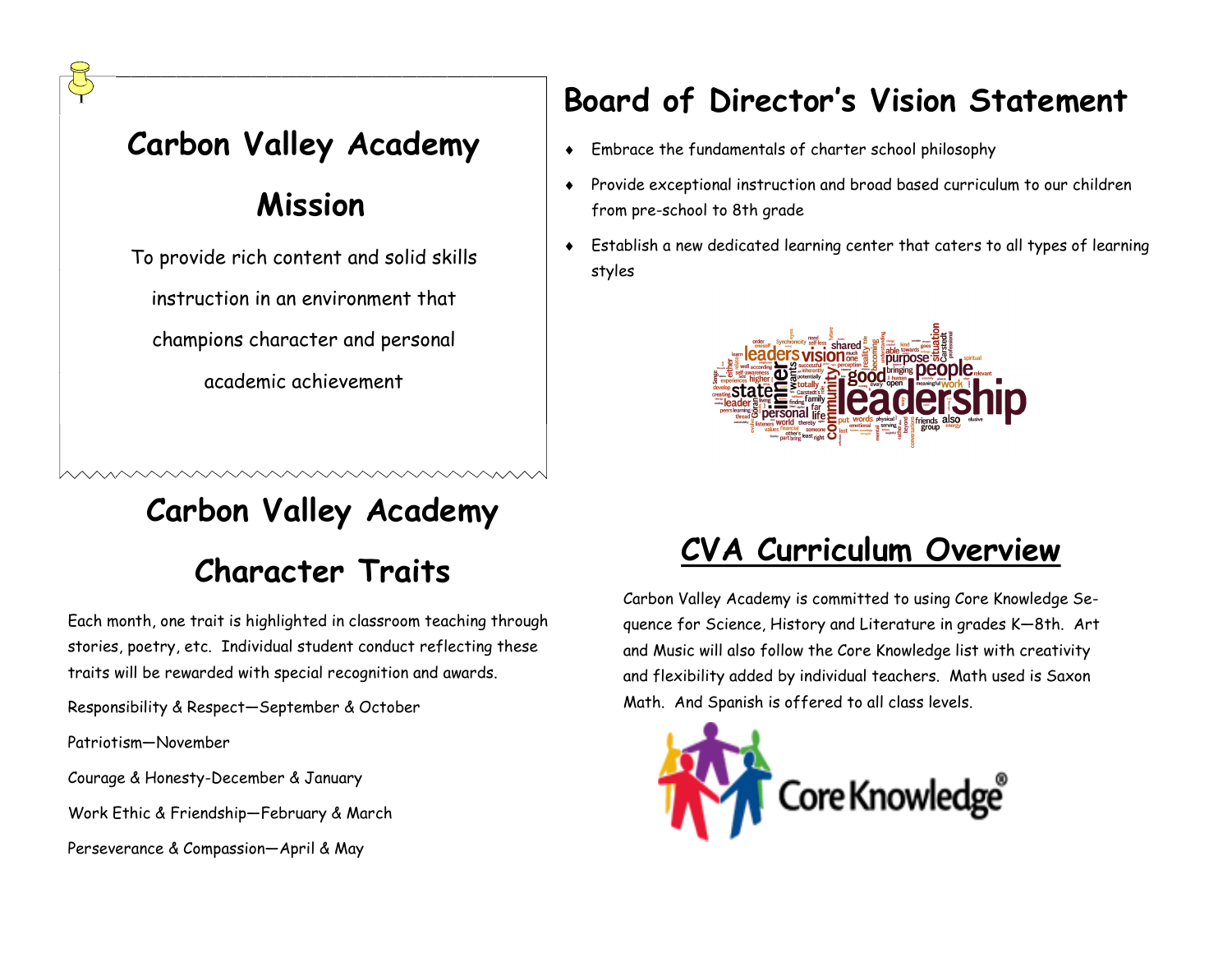#### **Main School Contact Information**

Main Office: 303-774-9555 Fax: 303-774-9592

#### **Preschool Contact Information**

Telephone: 303-833-3868



| <b>School Hours</b> (Preschool hours vary) |             |  |
|--------------------------------------------|-------------|--|
| <b>Start Time:</b>                         | $8:00$ a.m. |  |
| Dismissal:                                 | $3:15$ p.m. |  |

Office Hours: 7:30 a.m.—4:00 p.m.



## **Lunch Program**

#### **Lunch\Recess Hours**

|           | Kindergarten Lunch: 11:00-11:20       | Recess: 11:25-11:45                    |
|-----------|---------------------------------------|----------------------------------------|
| 1St Grade | Lunch: 11:30-11:50                    | Recess: 11:55-12:15                    |
| 2nd Grade | Lunch: 11:30-11:50                    | Recess: 11:55-12:15                    |
| $3 - 5$   |                                       | Lunch: 12:00-12:20 Recess: 12:25-12:45 |
| 6—8       | Lunch: 12:30-12:50 Recess: 12:50-1:10 |                                        |

# **Not Before 7:45 a.m.**

There is no supervision for students before 7:45 a.m. outside of the building. Students arriving early are outside, alone and unsupervised, which could be a serious issue. As Fall approaches so does the loss of daylight and the cold weather sets in. We suggest utilizing our Before School Club which is carried out in our gym with a supervisor and a breakfast snack is provided. Please see page 14 for more information on this program. Let's all work together to keep our kids safe, warm and out of harm's way by making sure our students are not arriving before 7:45 a.m.

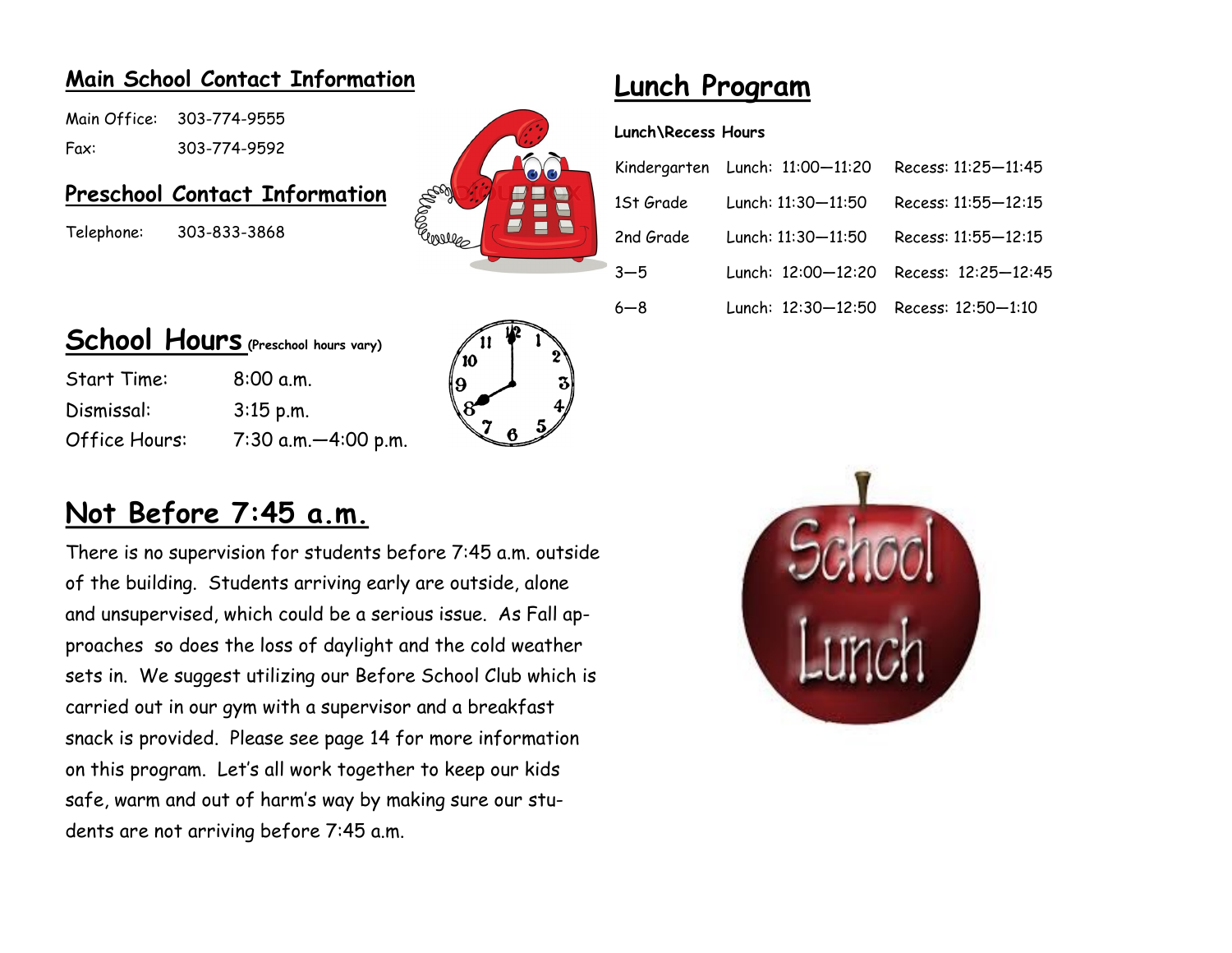#### **School Uniform Policy**

The uniform policy applies to all functions on school property and during all school activities in other locations unless otherwise notified. The Principal reserves the right to make judgments concerning the wearing of uniforms on school field trips. Uniforms will be clean, neat, serviceable and in good order. (No holes, tears, excessive fading, slits deliberately cut, frayed or ragged) and worn properly. This includes pant legs that are cut off and not hemmed. All uniforms should fit comfortably and not be overly baggy or tight.

All uniform items should be similar style to the French Toast Uniform Brand. Shirt colors will be white, burgundy or dark blue (navy) and are to be one color only. Contrasting details on collars and sleeves are not allowed. All shirts will have collars. Sweaters are acceptable as long as they are a solid color - burgundy, white or navy blue. Sweaters may be worn over uniform shirts.

Acceptable shirts:

Polo shirts - long or short sleeved Oxford shirts – long or short sleeved **Turtlenecks** Blouse – long or short sleeved Sweaters – plain V-neck, crew neck, cardigans or sweater vests Official CVA spirit wear shirts (Fridays only)

All shirts should have sleeves and shirttails should be long enough to be tucked in. No exposed midsections and no exposed undergarments.

**Pants and shorts** colors are to be khaki or navy blue. Skirts, skorts and jumpers are to be khaki, navy blue, burgundy plaid or navy blue plaid. All style should be similar to French Toast, Land End or Arrow brands. Pants are to be trouser style only (no cargo pants).

#### Acceptable bottoms:

Long pants – trouser style only (No cargos, corduroy or denim) Skirts – worn with shorts or tights underneath Jumpers Skorts

Walking shorts – (Bermuda length)

Boys and girls are encouraged to wear belts which are solid brown or black in color. Please be sure that belts fit appropriately.

**Shoes** should not have excessive colors, wheels, lights or characters. They should be predominately one color, concentrating on brown, black, grey or white. No high heels, flip flops, slippers, or sandals. Heel height should not exceed 2 inches. During inclement weather: please have students bring regular dress code compliant shoes to change into from their snow/rain boots, as the boots are not to be worn in school. **Socks and tights** should be a solid color, preferably, white, blue or burgundy.

#### Acceptable shoes: Athletic shoes Oxfords Loafers Mary Janes Hiking boots Dress boots Western boots

**Jewelry and accessories** are allowed, but should be discrete. Dangling or hoop earrings should not be worn to school as they could cause injury on the playground or in the gym. There should be nothing hanging from a student's belt, such as a cell phone, chain wallet etc. Upon entering the building, all students are to remove hats and other head coverings, including scarves and hoods. An exception may be made by the Principal under the following circumstances:

The student is a member of a legally recognized religious organization that requires a head covering to be worn.

The student has a medical necessity.

**Coats, jackets** and other outerwear should be free of inappropriate logos, verbiage and/or pictures. All outerwear needs to be hung up or in a locker during school hours.

#### **Purchasing of Uniforms**

There are several places to purchase school uniforms. French Toast brand can be purchased on line at [www.frenchtoast.com](http://www.frenchtoast.com) or by calling 1-800-636-3104. Locally, it is sold in August and September at the Longmont Target or online at [www.target.com.](http://www.target.com) When placing orders with French Toast over the phone or online, enter the school source code **QS5WRMY**. Doing this allows CVA to receive a 5% commission on your order. This helps raise funds for CVA to purchase uniforms for unfortunate families.

Local Wal-Mart stores also carry appropriate uniform attire. We also have a local silkscreen company Fishes Streetwear, selling CVA logoed uniforms, go to [www.fishesstreetwear.com](http://www.fishesstreetwear.com) for more information.

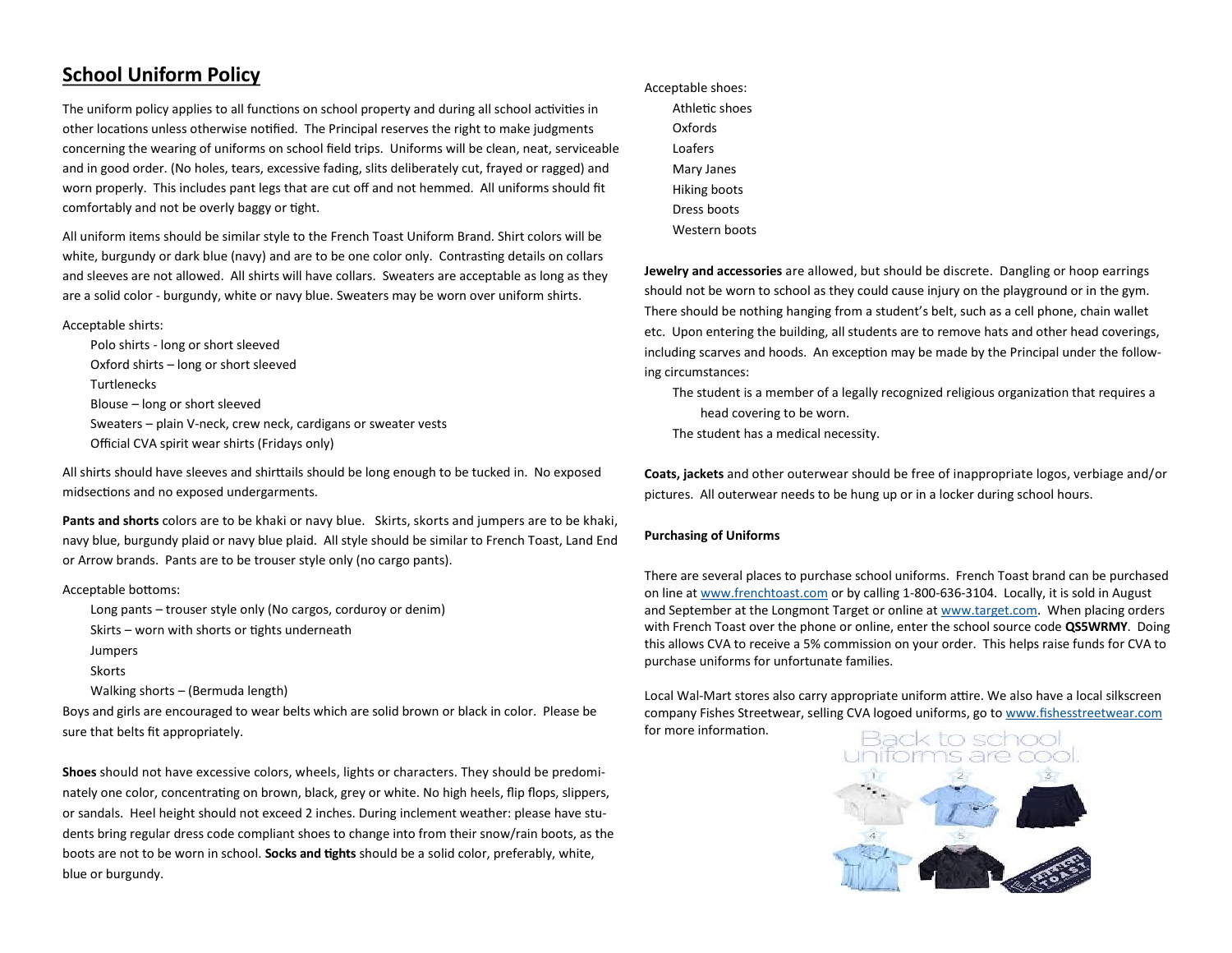#### **Free Dress Days**

The third Friday of each month, or as designed by the Principal, will be a free dress day for students and staff. It is expected on free dress day that student apparel will be appropriate for a school setting. Shirts with crude, vulgar, profane or sexually suggestive artwork or writing, or that advocates racial, ethnic or religious prejudice, or use of drugs, tobacco or alcohol are prohibited.

Skirt, skort and shorts should be longer than any shirt not tucked into the shorts. Bare midriffs are not allowed and appropriate undergarments should be worn. No halter-tops, tube tops, tank tops, spaghetti straps or sleeveless shirts.

Capris and leggings are allowed on free dress days. No shoes that leave marks, platform shoes, platform tennis, flip-flops, high heels, slippers or dress shoes with slick soles will be allowed. Sandals should be closed-toe and have a strap.

#### **Attendance Policy**

The State of Colorado requires by law for compulsory school attendance of all children between the ages of 7 and 16. Truancy is a violation of Colorado Law. CVA strongly encourages student school attendance. The responsibility for compliance with Colorado Law belongs to the parents/guardians, but the school is obligated to keep an accurate record of daily attendance. This attendance record is to be placed in the student's permanent file and record for indefinite retention. If a student is going to be absent, parents/guardians are expected to notify the school before 8:30 a.m. the day of absence. If the school does not receive information from a parent or guardian of an absence, the school's Infinite Campus system will automatically notify parents of the absence. Students are expected to make up missed work in a timely manner defined by the teacher. Vacations taken during the school year are considered unexcused absences.

CVA shall adopt District policy and adhere to State Attendance Law (22-33-107, Enforcement of compulsory school attendance) in regard to student attendance, school discipline regarding infractions of attendance and tardies and school reporting. CVA will work with Weld County Law Enforcement, including truancy officers and local municipal offices on applicable student attendance issues.

#### **Parent Involvement Policy (Volunteering**)

There is a 30-hour per year volunteer requirement per family for one child, 50 hours are required for two or more children enrolled. Any family member, grandparents, aunts, uncles etc. can participate in meeting this requirement. CVA is committed to offering solutions for parents who work full-time and may have difficulty volunteering during the school day. Volunteer hours can be completed and accrued during the summer or after school hours. Any donations can be given in exchange for hours, every \$10 spent equals 1 hour of volunteering. Contact our volunteer coordinator for available volunteer opportunities at Roxanna.Chavez@cvamail.com



## **Donations in Lieu of Volunteer Time**

We realize that some families may wish to write a check to CVA in lieu of donating their time. For families with one enrolled child, the yearly cost of 30 hours of volunteer time is \$300. For families with two or more enrolled children, it's \$500 per year. Checks should be made out to "Carbon Valley Academy" and should be turned into our school office manager or the volunteer coordinator.

At the end of the school year, if a family is short on volunteer time, they can complete their volunteer obligations by writing a check for \$10/hour for each volunteer hour not served. This is due to the volunteer coordinator or the school office manager by the last day of the school year (2017-2018 last day of school is May 25, 2018).

Another way to contribute volunteer hours is by donating goods, such as snacks, school or office supplies, books, and so on. Families will be credited 60 minutes for each \$10 they spend. Please contact the volunteer coordinator for the official list of needed items.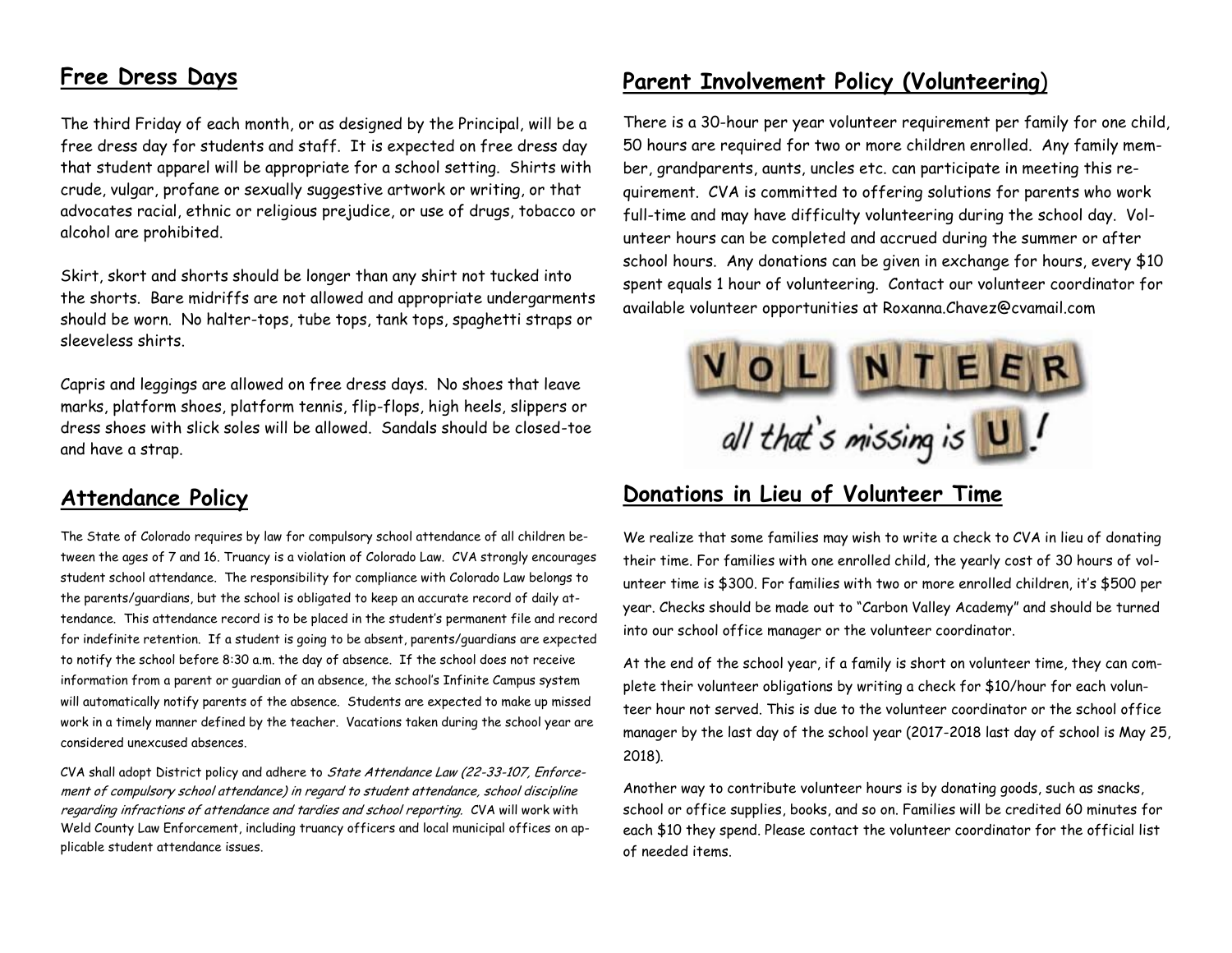## **Before and After School Homework Club**

Carbon Valley Academy offers families before school and after school homework clubs. Snacks are available along with a safe and warm, supervised environment in our gym. Please see the front desk to sign your child(ren) up to attend these clubs. If your child is not picked up by 3:45 p.m., we will send them back to the club and you will be charged for that day.

Before

**BAffer** 

**School Program** 

#### **Hours and Fees:**

Before School 6:00 a.m.—7:45 a.m. After School 3:15 p.m.—6:00 p.m.

\$5.00 per child/per session (if your child is not picked up by 6:00 p.m., an additional fee may be applied).

#### **Field Trips**

Field trips are always a fun and exciting time for students. We encourage parents/guardians to participate by being a chaperone during field trips. On the other hand, we discourage parents from going on field trips as just participants or with younger siblings as field trips are done for educational purposes and not considered family outings. When field trips are scheduled a permission slip will be sent home with all essential information about the outing. All students need to have a signed permission slip before they will be allowed to leave the school premises or board a district bus. Field trips are considered part of the school day and uniforms are expected to worn unless other arrangements have been made prior to the trip.



#### **School Closures/Inclement Weather**

CVA has adopted St. Vrain Valley School District's inclement weather policy. When St. Vrain Valley School District is closed due to inclement weather, Carbon Valley Academy will also be closed. We will also post our school closure on our websites, FaceBook page and will contact various local news channels about our closure. Carbon Valley Academy does not participate in St. Vrain



Valley School District late start days, instead, we will be closed full days during staff professional development days.



#### **Student Cell Phone/Electronics Use**

We discourage students from bringing valuable electronics such as cell phones, IPads or wireless devices to school. They may become misplaced, damaged or stolen, and more time than not become distractions in the classrooms. The school does not assume liability and will not be responsi-

ble for any of these items. If cell phones are brought to school, they should be used for emergencies only and need to be turned off and left in backpacks or lockers during the school day. If you feel that you need to contact your child during the school day, we ask that you contact the front office. First offense will result in the phone being confiscated by staff and will be returned at the end of the school day. Second offense will result in phone being confiscated and a parent will need to pick it up at the office, it will not be returned to the student.

## **In-School Technology**

Carbon Valley Academy supplies technology for all students in our technology lab. Most of our standardized testing required by the State of Colorado is conducted in our tech lab. All Middle School students are assigned Chromebook technology for school use only. At the beginning of the school year all middle school students will be required to sign our technology policies in order to have a Chromebook assigned to them, a one time \$50 charge will apply.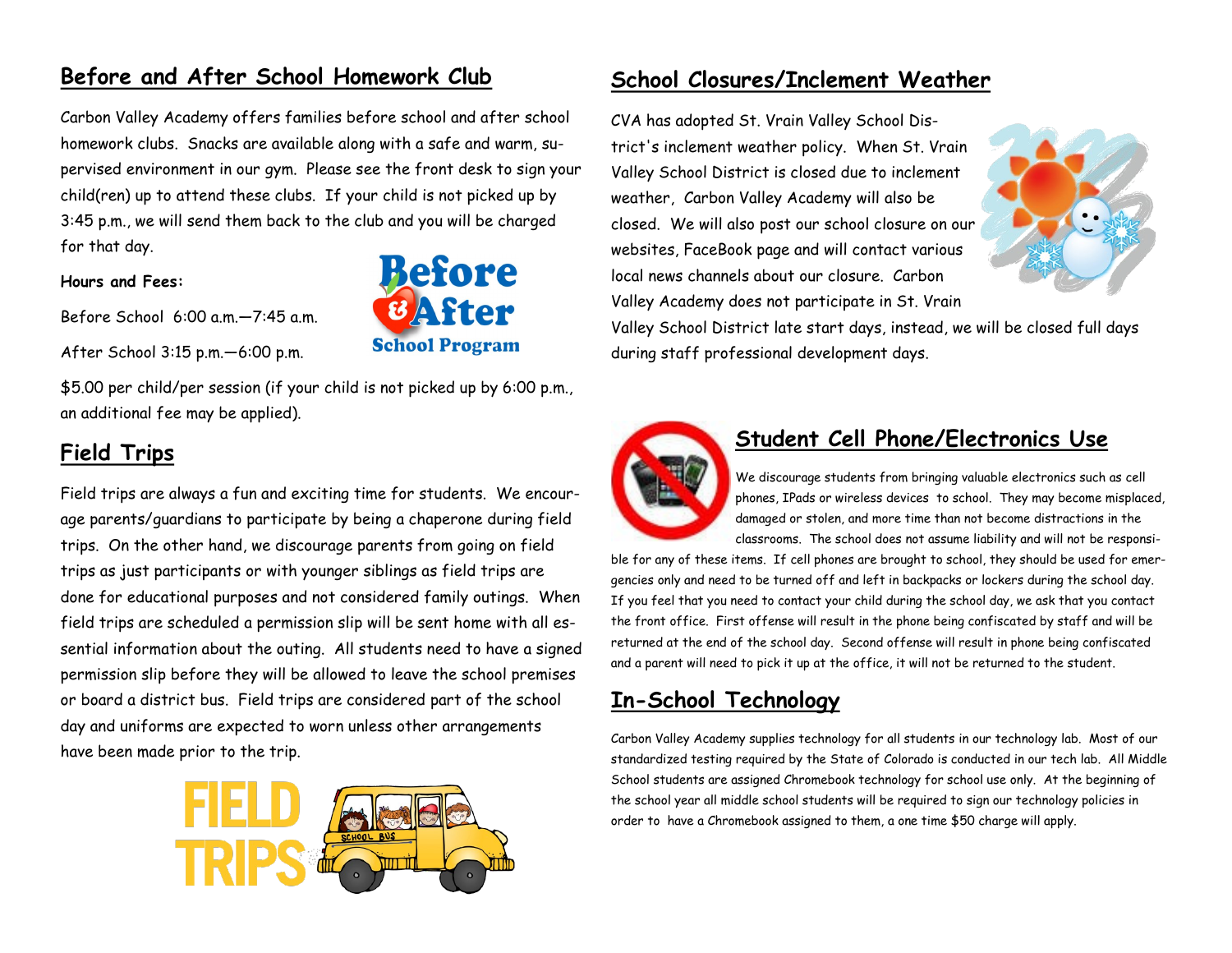#### **Student Referral/Discipline Procedures**

Academic success and good student behavior go hand in hand; therefore the administration of Carbon Valley Academy will implement a solid discipline plan that will have high behavioral expectations for all students. Students not meeting these expectations will be dealt with accordingly.

#### **Initial Level**

Teachers, Aides and Staff Members are responsible for maintaining the environment of all school areas.

Redirection from supervising adult

Removal from activity to refocus/time out area

Loss of privileges (recess, free dress day, student activities, field day, etc.)

Community service (trash pickup, room cleaning, lunch cleanup, other light work around school)

Detention after school

Parent conference

#### **Administration Level**

1. Community service

- 2. Detention (after school, during recess or lunch)
- 3. Loss of privileges 9 recess, free dress
- 5. In-school suspension of 1-3 days
- 6. Out of school suspension of 1-10 days
- 7. Entry into Level System for continually disruptive students

8. Expulsion (10 days to remainder of school year), could involve, property damage, physical harm to others, major disruption.

#### **Level System**

Colorado Revised Statues allow for statutory treatment of students who are continual disruptors of the learning environment. Student's misbehavior will be handled first by the interventions listed above with the intent that students will cease the negative behaviors and become a positive member of the school community. That being said, there are situations where repeated student behavior becomes, as defined in CRS §22-33-106, 'habitually disruptive' and therefore require a higher degree of treatment. Students who demonstrate repeat offenses of the discipline code will be place on the following level system;

Level 1: Habitual disruptions (CRS §22-33-106) and/or physical violence and or behavior that is detrimental to the welfare or safety of other pupils

Level 2: Repeat offender. If student has an IEP – manifestation hearing will be held

Level 3: Expulsion

Teachers or administrators may search students and their possessions, under reasonable suspicion for contraband or weapons

#### **Detention**

Reason for detention: to provide a sense of importance to the rules and regulation which govern the students at CVA.

Collaboration: Staff, parents and students will work together to bring about improved conduct.

The detention is:

- 1. An immediate response to inappropriate behavior
- 2. An alternative to suspension (in school or out)
- 3. To help eliminate disruptive behavior and preserve high standards/expectations
- 4. To be used to address ALL issues that are most disruptive, including; tardiness, excessive talking, disobedience, disrespect, failure to complete work, unprepared for class, poor attitude, disturbing the class, mischief, littering, food in class, purposely cutting class.

The definition of detention: supervised retention of students beyond regular school day where the student needs to show improvement of behavior as a violation of school rules.

#### **Homework Procedure**

CVA has taken a new approach to homework. We are attempting to truly differentiate for each individual child in the best way that we can. That being said, if a student is able to prove through hard work during the school day that they have mastered (as much as is expected for a given lesson) the material they were taught in the class that day, homework will not be given. However, if a student has struggled with a concept or concepts throughout the day, the teacher may choose to send home some homework that is additional practice for that child. As a school we will continue to strongly recommend that students read and are read to outside of school and that if a parent feels their student would benefit from practicing a certain skill they are at liberty to ask the teacher for some practice homework. Additionally, teachers will assign projects throughout the year that may require some work from home.

As the expectation at CVA is that students work hard all day long, we do not wish to overburden them with a "2nd job" of night homework. Homework will be given when necessary and will be carefully thought out and assigned by the teacher with an end goal for the student in mind.

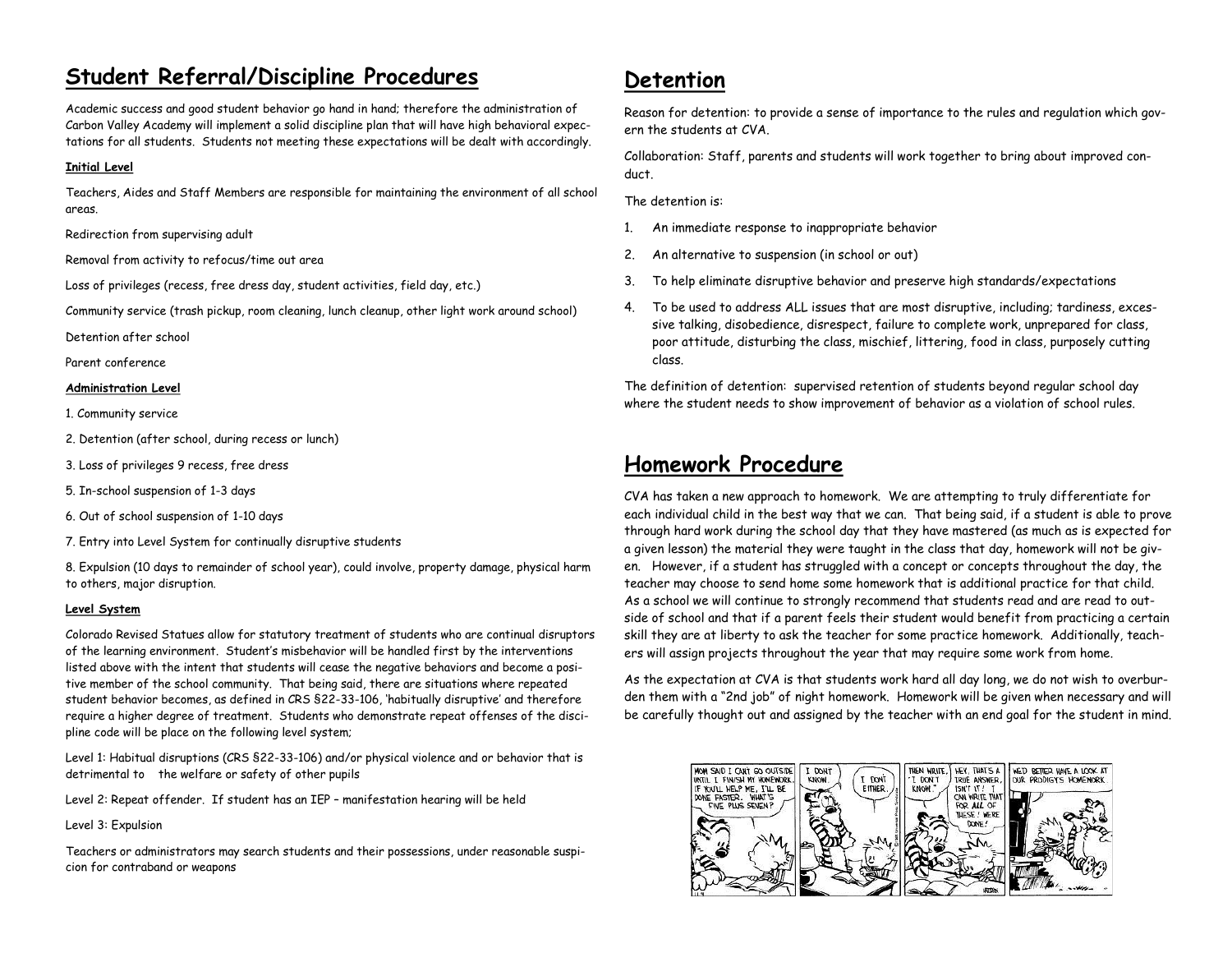## **Standard Response Protocol**

One of Carbon Valley Academy's most important priorities is to keep children safe. We do several different procedures to make that happen. All outside doors are locked, video cameras strategically placed around the campus, professional development days with local law enforcement and drills. Our drills are based on the Standard Response Protocol (SRP) implemented by the St. Vrain Valley School District and the "I Love You Guys" foundation.

**Standard Response Protocol (SRP):** The Standard Response Protocol (SRP) is a classroom response to emergency events that may occur at school. The SRP will be implemented based on the announcement of a specific Response Action (i.e., Lockdown, Lockout/Secure Perimeter, Evacuation, and Shelter). The Standard Response Protocol (SRP) was created by the "l Love U Guys" foundation. For a look at the complete Standard Response Protocol that Carbon Valley Academy implements please visit the "I Love You Guys" foundation's website at<http://iloveuguys.org>



Your student's teacher will go over the different drills with their classes and we will perform several of these drills throughout the school year. It is unfortunate that these drills are needed but we want your children to be prepared and as safe as possible. All staff is trained in 1st Aid, CPR and NIMS.

# **In an Emergency** When you hear it. Do it.





## Lockout! Secure the Perimeter.

**Students** Return inside **Business as usual** 

**Teachers** Bring students into the building Increase situational awareness Take roll **Business as usual** 

## Lockdown! Locks, Lights, Out of Sight.

**Students** Move away from sight Maintain silence

**Teachers** 

Lock classroom door Turn out the lights Move away from sight Maintain silence Wait for responder to open door Take roll

## **Evacuate! (Directions to Follow.)**

**Students** Leave your stuff behind Form a line Hand in hand

**Teachers** Lead evacuation to location Take roll Notify if missing, extra or injured students

## **Shelter! (Directions to Follow.)**

**Students** Shelter types: 1. For tornado 2. For bomb 3. For hazmat Shelter methods: 1. Drop, cover and hold 2. And seal 3. In silence

**Teachers** Shelter type Shelter method Take roll



@ Copyright 2000, All Finish Reserved. The "Love U Quiet" Foundation. Balley, CO. More into at Monticomutors org. The Standard Res of The "I Love U Guye" Foundation and may be registered in certain turadiction